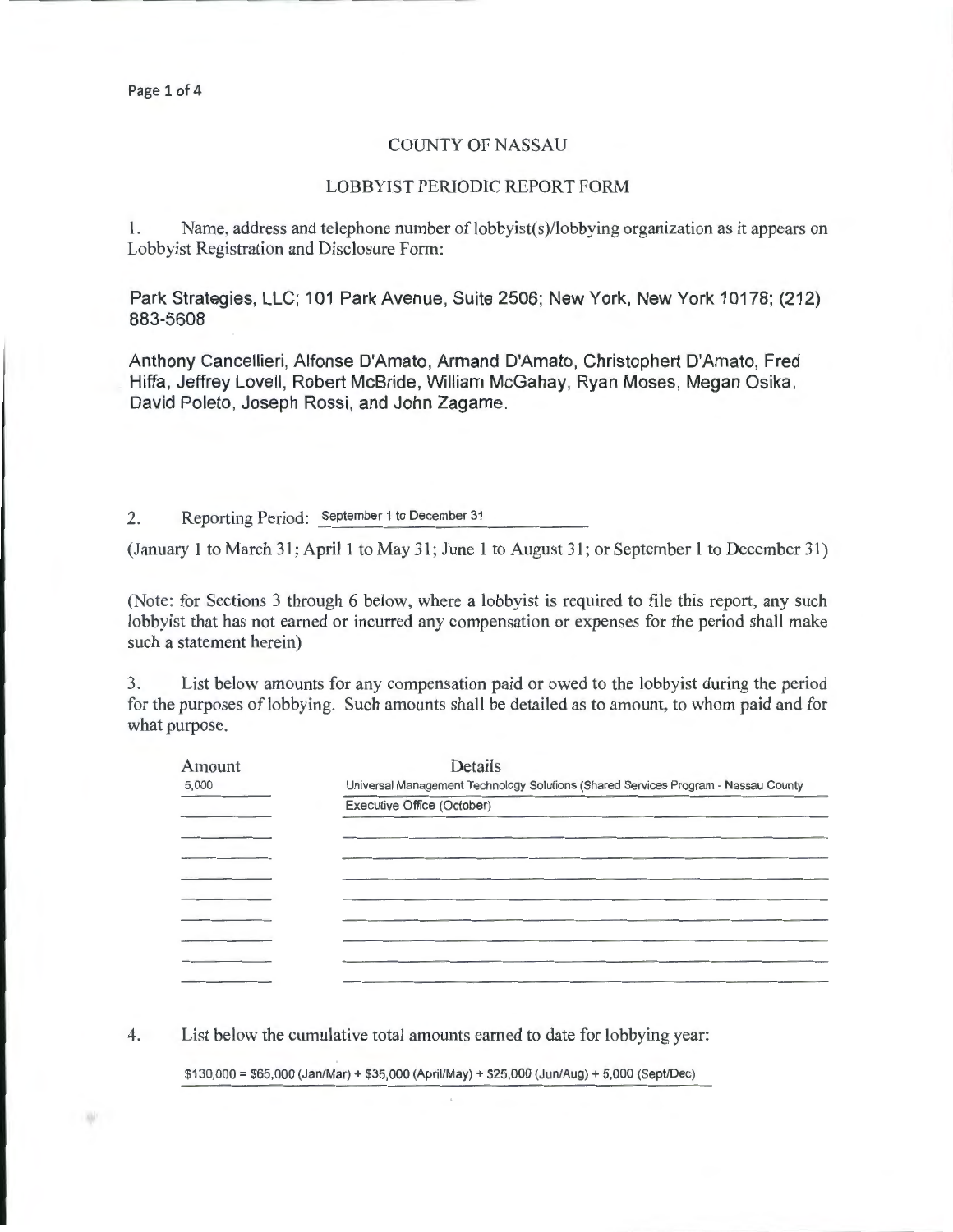Page 2 of 4

5. List below amounts for any expenses expended or incurred by the lobbyist during the period for the purposes of lobbying. Such amounts shall be detailed as to amount, to whom paid and for what purpose.

| Amount<br>\$270 | Details<br>Universal Management Technology Solutions |  |  |  |
|-----------------|------------------------------------------------------|--|--|--|
| ---             |                                                      |  |  |  |
|                 |                                                      |  |  |  |
|                 |                                                      |  |  |  |
|                 |                                                      |  |  |  |
|                 |                                                      |  |  |  |
|                 |                                                      |  |  |  |
|                 |                                                      |  |  |  |
|                 |                                                      |  |  |  |
|                 |                                                      |  |  |  |
|                 |                                                      |  |  |  |
|                 |                                                      |  |  |  |
|                 |                                                      |  |  |  |

6. List below the cumulative total amounts expended to date for lobbying year:

\$3,184.47 = \$1 ,353.32 (Jan/Mar)+ \$791 .92 (Apr/May)+ \$796.23 (Jun/Aug) + \$270 (Sep/Oct)

(In lieu of completing 7 through 10 below, you may attach a copy of your Lobbyist Registration and Disclosure Form, provided the information has not changed.)

7. List whether and where the lobbyist(s)/lobbying organization is registered as a lobbyist (e.g. Nassau County, New York State):

see attached copy of Lobbyist Registration and Disclosure Form

8. Name, address and telephone number of client(s) by whom, or on whose behalf, the lobbyist is retained, employed or designated.

see attached copy of Lobbyist Registration and Disclosure Form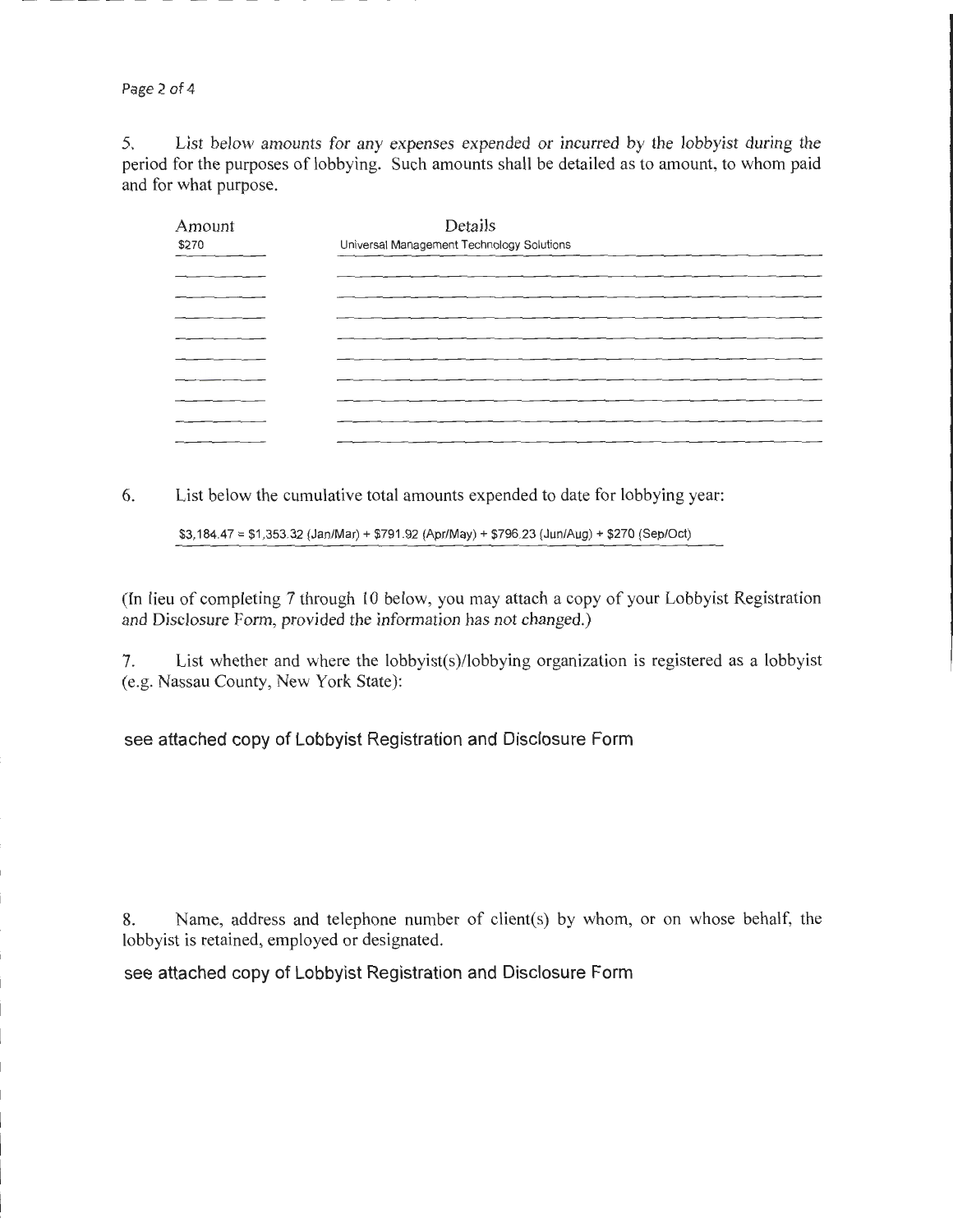Page 3 of 4

9. Describe lobbying activity conducted, or to be conducted, in Nassau County, and identify client(s) for each activity listed, during the Reporting Period.

see attached copy of Lobbyist Registration and Disclosure Form

10. The name of persons, organizations or governmental entities before whom the lobbyist has lobbied during the period.

see attached copy of Lobbyist Registration and Disclosure Form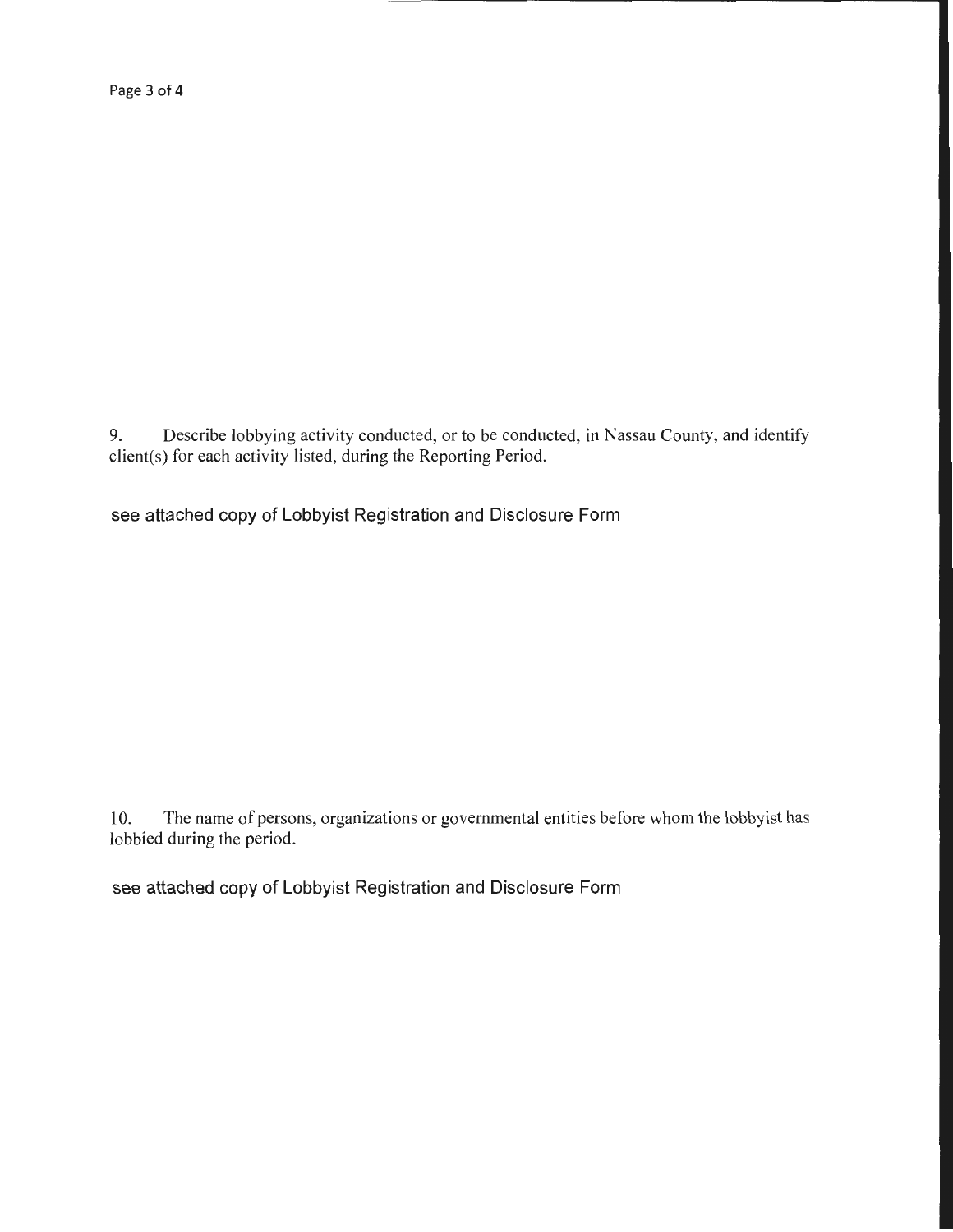Page 4 of 4

I understand that copies of this form will be sent to the Nassau County Department of Information Technology ("IT") to be posted on the County's website.

I also understand that upon termination of retainer, employment or designation I must give written notice to the County Attorney within thirty (30) days of termination.

VERIFICATION: I certify that all statements made on this statement are true, correct and complete to the best of my knowledge and belief and I understand that the willful making of any false statement of material fact herein will subject me to the provisions of law relevant to the making and filing of false instruments and will render such statement null and void.

 $1/12/2018$ Dated:

Signed:

Print Name:

Title:

**Christopher D'Amato** 

Executive Vice President & General Counsel

| <b>STATE OF NEW YORK</b> |                 |
|--------------------------|-----------------|
|                          | SS:             |
| <b>COUNTY OF NASSAU</b>  |                 |
|                          |                 |
| Sworn to before me this  |                 |
|                          |                 |
| Day of                   | $, 20$ $\chi$ . |
|                          |                 |
|                          |                 |
|                          |                 |
| <b>NOTAR</b>             |                 |
|                          |                 |

JOAN f'!/1 T RU S:S O **NOTARY** PUBLtC:.'>iArt:: )". t'r.' '' **YORI**  No. 01 RUS 1 2 90.) 2  $Qualifi$ a $z \mapsto \aleph$ nggan C $\phi$ uan $(y)$ **My Commission bapires 08-20-2021**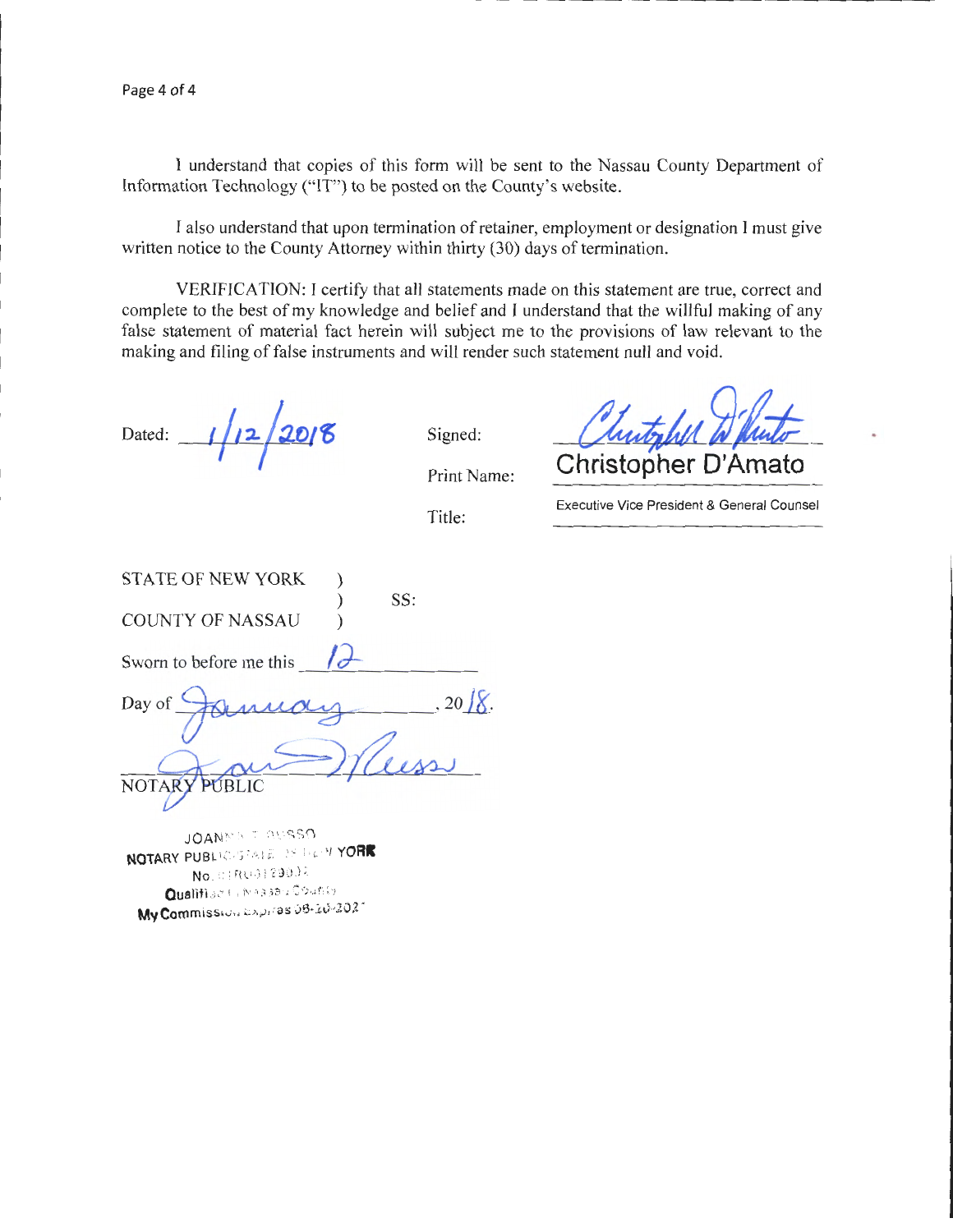

# COUNTY OF NASSAU

# LOBBYIST REGISTRATION AND DISCLOSURE FORM

1. Name, address and telephone number of lobbyist(s)/lobbying organization. The term "lobbyist" means any and every person or organization retained, employed or designated by any client to int1uence- or promote a matter before- Nassau County, its agencies, boards, commissions, depattment heads, legislators or committees, including but not limited to the Open Space and Parks Advisory Committee and Planning Commission. Such matters include, but arc not limited to, requests for proposals, development or improvement of real property subject to County regulation, procurements. The term "lobbyist" does not include any officer, director, trustee, employee, counsel or agent of the County of Nassau, or State of New York, when discharging his or her official duties.

**Park Strategies, LLC 101 Park Ave Suite 2506 New York, New York 10178 (212) 883-5608** 

**Alfonse D'Amato, Armand D'Amato, Christopher D'Amato, Fredd Hiffa, Jeffrey Lovell, Robert McBride, William McGahay, Ryan Moses, Megan Osika, David Poleto, Jospeh Rossi, John Zagame.** 

2. List whether and where the person/organization is registered as a lobbyist (e.g., Nassau County, New York State):

**New York State, New York City, United States Senate, United States House of Representatives, Nassau County, Suffolk County.** 

3. Name, address and telephone number of client(s) by whom, or on whose behalf, the lobbyist is retained, employed or designated:

----- --·· ··-~----~ ··-· ·-·------·---------· . . ....

Rev. 3-2016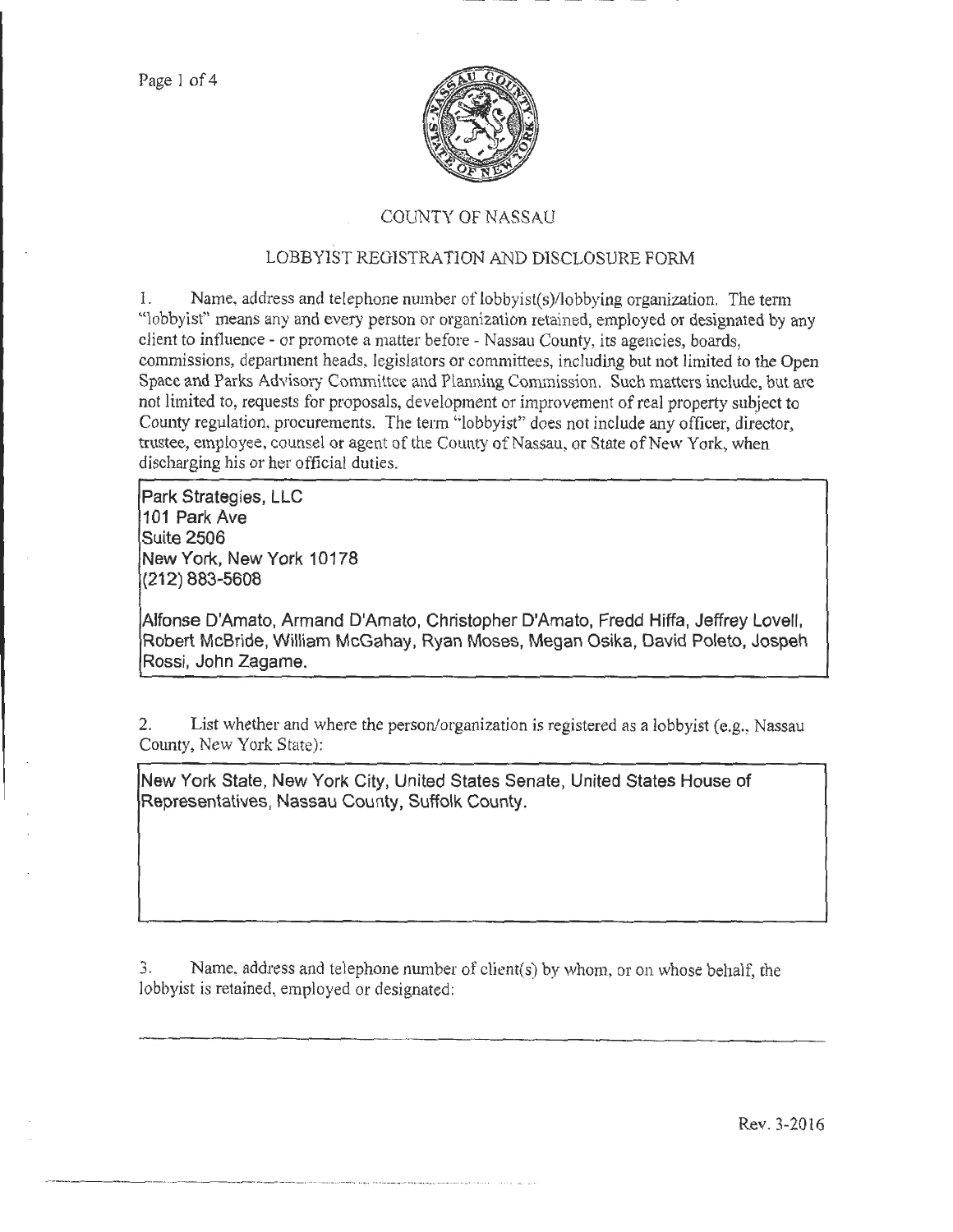Page 2 of 4

See attached.

4. Describe lobbying activity conducted, or to be conducted, in Nassau County, and identify client(s) for each activity listed. See page 4 for a complete description of lobbying activities.

See attached.

5. The name of persons, organizations or governmental entities before whom the lobbyist expects to lobby:

Office of the Nassau County Executive, Office of the Nassau County Comptroller, Office of the Nassau County Attorney, Nassau County Legislature, Nassau county Department of Public Works, Nassau County Health Department, Nassau University Medical Center/Nassau Health Care Corporation, Nassau County Office of Shared Services, Nassau County Department of Information Technology, Nassau County Interim Finance Authority, Nassau County Probation Department, and Nassau County 1Oth Judicial District.

---------·- -- - ··-- - - -·. ·- - ·--·--···-· ---------· . -- --·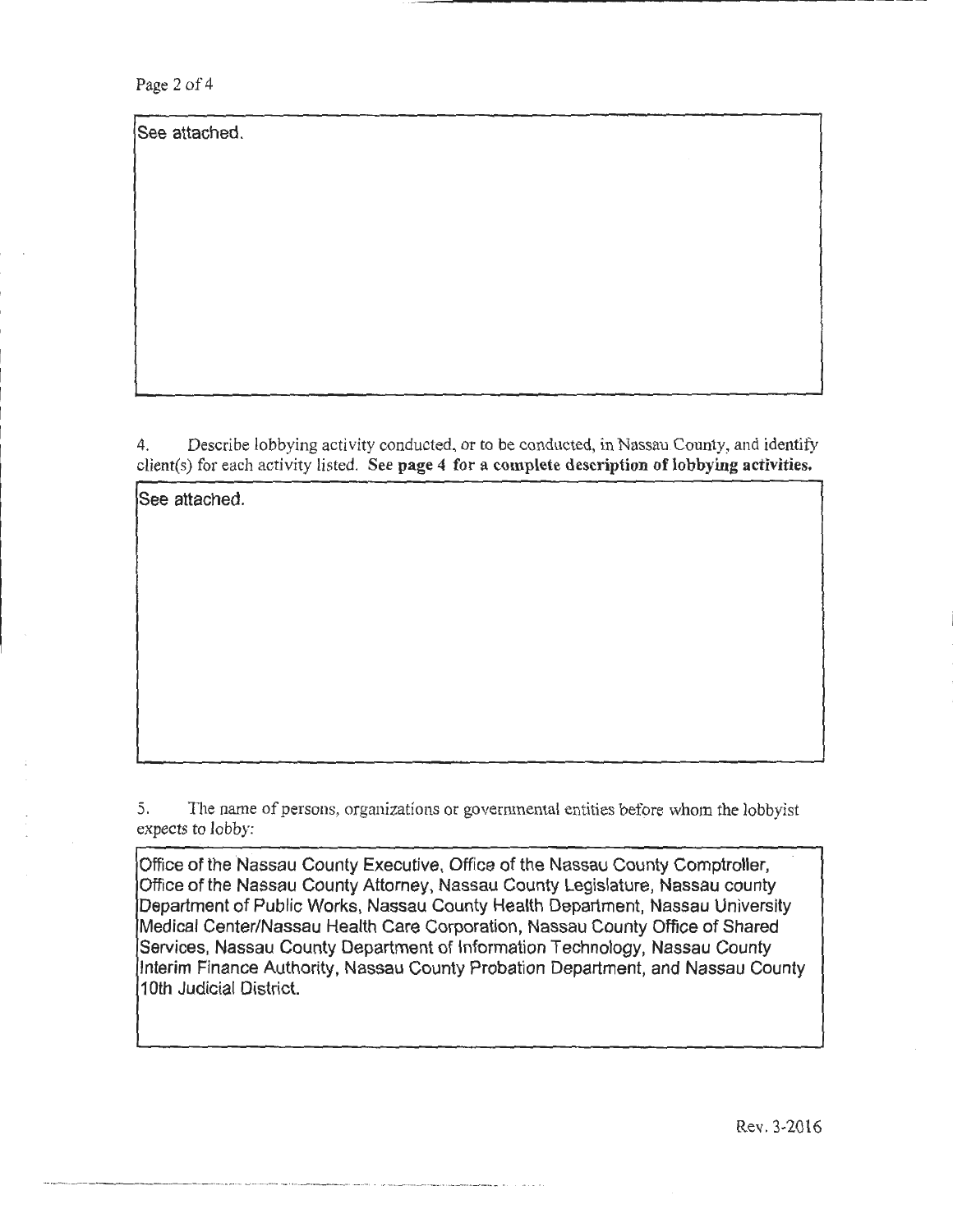6. If such lobbyist is retained or employed pursuant to a written agreement of retainer or employment, you must attach a copy of such document; and if agreement of retainer or employment is oral, attach a written statement of the substance thereof. If the written agreement of retainer or employment does not contain a signed authorization from the client by whom you have been authorized to lobby, separately attach such a written authorization from the client.

7. Within the previous year. has the lobbyist/lobbying organization or any of its corporate officers provided campaign contributions pursuant to the New York State Election Law to the campaign committees of any of the following Nassau County elected officials or to the campaign committees of any candidates for any of the tollowing Nassau County elected oftices: the County Executive, the County Clerk, the Comptroller, the District Attorney, or any County Legislator? If yes, to what campaign committee? If none, you must so state:

## **Yes:**

**County Legislator- Friends of Louis lmbroto, Friends for Norma Gonsalves, Friends for Kevin Abraham, Friends of Carrie Solages** 

I understand that copies of this form will be sent to the Nassau County Department of Information Technology ("IT") to be posted on the County's website.

I also understand that upon termination of retainer, employment or designation I must give written notice to the County Attorney within thirty (30) days of termination .

VERIFICATION: The undersigned affirms and so swears that he/she has read and understood the foregoing statements and they are, to his/her knowledge, true and accurate.

The undersigned further certifies and affirms that the contribution(s) to the campaign committees listed above were made freelv and without duress. threat or anv promise of a governmental benefit or in exchange for any benefit or remuneration.

Dated:  $9/13/17$ 

·- - - - -·--- --------- ·-· -

........

Signed:

Print Name:

Executive Vice President & General Counsel

Title: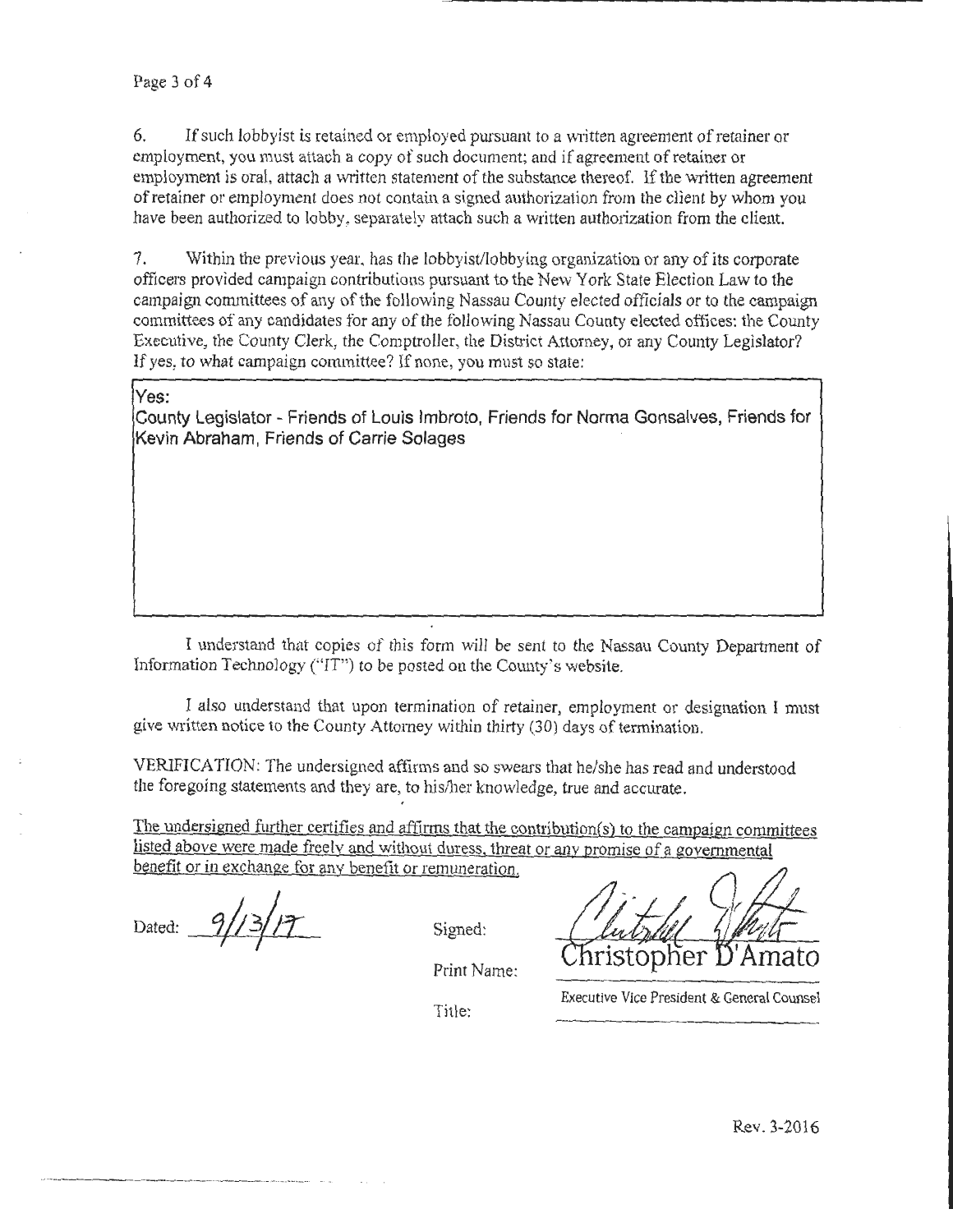### (a) Name, address and telephone numbers of clients:

#### (b) Lobbying activity conducted, or to be conducted, in Nassau County:

## (1) Best LED Group

- a. 1300 Veterans Highway, Suite 150, Huappauge, NY 11788, (631) 630-5412
- b. Facilitate meetings with County representatives to discuss energy efficient LED street lighting.

#### (2) Juice Press, Inc.

- a. 110 East 59th Street 28th Floor, New York, NY 10022, (212) 507-9778
- b. Facilitate meetings with County representatives and County legislators to discuss food service, food code, permitting and manufacturing.

### (3) Nassau Health Care Corporation

- a. 2201 Hempstead Turnpike, East Meadow, NY 11445, (516) 572-2800
- b. Facilitate meetings with County representatives and County legislators to discuss provisions of healthcare services, funding for healthcare services, and real estate development.

### (4) Nassau Regional Off-Track Betting Corporation

- a. 139 Liberty Avenue, Mineola, NY 11501, (516) 572-2800
- b. Facilitate meetings with County representatives and County legislators to discuss racing, wagering and operation of VLT's at OTB parlors.

### (5) Nassau & Suffolk Taxi Owners Assoc.

- a. 845 Hempstead TPKE, Franklin Square, NY 11010, (212) 883-5608
- b. Facilitate meetings with County representatives and County legislators to discuss Taxi and Transportation Network Companies.

#### (6) National MedTrans, LLC

- a. 992 South Second Street, Ronkonkoma, NY 11779, (631) 389-2098
- b. Facilitate meetings with County representatives regarding medical transportation and ambulance services.

## (7) Nokia Corporation

- a. 1100 New York Ave. N.W. Suite 705, Tower West, Washington D.C. 20005 (202) 312- 5913
- b. Facilitate meetings with County representatives related to improving the broadband infrastructure.

## (8) Oxygen Finance Americas, Inc.

- a. 9901 Brodi Lane Suite 160 #304, Austin, TX 78748, (212) 883-5608
- b. Facilitate meetings with County representatives regarding vendor payment management technology and services.